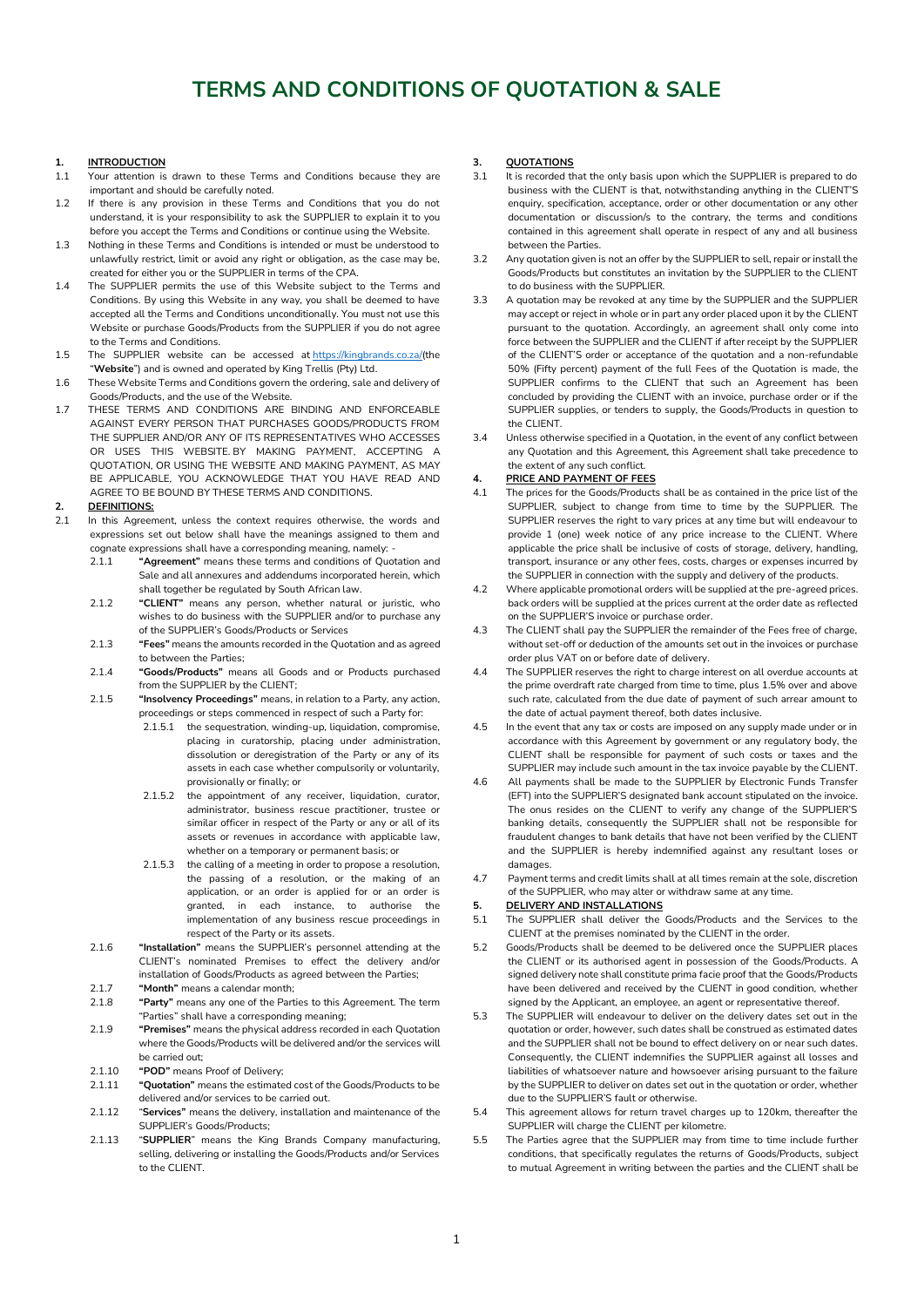bound to such conditions of return of goods where applicable, subject to the provisions of clause 22.1.

- 5.6 The CLIENT shall be liable for the costs of return(s) of goods, including any handling fees that may apply for any and all returns not authorised by the SUPPLIER.
- 5.7 If the SUPPLIER or its personnel cannot deliver and install the Goods/Products to the Premises, through no fault of the SUPPLIER, the CLIENT shall be obliged to pay all reasonable costs incurred by the SUPPLIER in making the attempted delivery and Installation.
- 5.8 Whilst all reasonable precautions shall be taken to install the Goods/Products, the SUPPLIER will not be liable for any loss or damage of whatsoever nature suffered by the CLIENT in the event of damage occurring to the surface or underground mountings such as, but not limited to, doors, door frames, windows, glass panes, decorative features, telephone, electrical, network or intercom cables, irrigation systems, water pipes, gas pipes or any other pipes, cables or fixtures of whatsoever nature that may be encountered by the SUPPLIER during installation.
- 5.9 Unless the CLIENT proves otherwise and without limiting the rights of the customer pursuant to the CPA, if applicable, signature by the CLIENT on any POD or acceptance certificate provided by the SUPPLIER and/or its personnel upon the installation of the Goods/Products or upon delivery of the Goods/Products, shall be deemed to be an acknowledgement by the CLIENT that it has fully inspected and approved the Goods/Products and all of its components and that the Goods/Products have been received and installed to the full satisfaction of the CLIENT.
- 5.10 The CLIENT acknowledges and undertakes that it shall:-
	- 5.10.1 provide all requisite power for the installation of the Goods/Products;
	- 5.10.2 ensure that all installation areas are levelled, cleared and free of all obstructions and vegetation;
	- 5.10.3 provide an electrical power point within at least 5 metres of the position to which the equipment is to be installed and connected.
- 5.11 The CLIENT warrants and undertakes that all electrical points to which the equipment is to be connected is properly earthed and has adequate lightning and power surge protection.
- 5.12 The SUPPLIER shall deliver and install the Goods/Products in the positions agreed upon in writing with the CLIENT prior to installation.
- 5.13 When the CLIENT has specific requirements in respect of the positioning or location of Goods/Products, those positioning or location requirements shall be presented to the SUPPLIER prior to the commencement of installation. Any repositioning or location of the Goods/Products during or after the installation of the Goods/Products shall be subject to an additional charge.
- 5.14 If the CLIENT cancels or fails to adhere to the confirmed installation date and time, then a call out Fee shall be imposed. The call out fee and total remaining Fee for the Goods/Products ordered must be paid before a new installation date and time can be scheduled.

## **6. DAMAGED OR DEFECTIVE GOODS**

- 6.1 Subject to the provisions of clause 22.1, the SUPPLIER shall under no circumstances be liable for any defective goods including Goods/Products that do not comply with agreed specifications once delivered to the CLIENT or its authorised agent and receipt by signing of the POD, unless written notice thereof is received by the SUPPLIER within 7 (seven) days of date of delivery of the Goods/Products.
- 6.2 The SUPPLIER shall at its discretion and at its expense replace all damaged or defective Goods/Products supplied to the CLIENT, provided that such Goods/Products have not been damaged or become defective due to the fault of the CLIENT.

# **7. OWNERSHIP AND RISK**

- 7.1 Ownership of the Goods/Products shall remain vested in the SUPPLIER, until the SUPPLIER has received payment of the full Fees.
- 7.2 The risk in the Goods/Products shall pass to the CLIENT upon delivery of the Goods/Products at the CLIENT's Premises.
- 7.3 The SUPPLIER shall have the right to remove Goods/Products should payment not be received timeously, without prejudice to any other right or remedy available to the SUPPLIER as set out in terms of this Agreement or in terms of common law.

#### **8. NON-SOLICITATION**

- 8.1 The CLIENT agrees and undertakes that the CLIENT shall not offer employment to, or employ, whether directly or indirectly, any of the SUPPLIER'S personnel. Indirectly shall mean, inter alia, by the utilisation of the CLIENT'S subsidiaries or holding companies or the like.
- 8.2 Should the CLIENT employ any of the SUPPLIER'S personnel in breach of clause 8.1 then the CLIENT agrees and undertakes to pay the SUPPLIER, an amount equivalent to 33.3% of the annual salary of such personnel as agreed liquidated damages.

**9. CLIENT'S AUTHORITY AND CLAIMS FOR DAMAGES**

- 9.1 THE SUPPLIER AND ITS PERSONNEL SHALL NOT BE LIABLE TO THE CLIENT OR ANY THIRD PARTY FOR DEATH OF, INJURY TO, ILLNESS SUSTAINED BY ANY PERSON (HEREINAFTER REFERRED TO AS "INJURY"), LOSS OF, OR DAMAGE TO, ASSETS, (HEREINAFTER REFERRED TO AS "DAMAGE"), WHETHER DIRECT OR CONSEQUENTIAL AND HOWSOEVER CAUSED. THE CLIENT HEREBY INDEMNIFIES AND HOLDS THE SUPPLIER AND ITS PERSONNEL HARMLESS IN RESPECT OF ALL CLAIMS ARISING OUT OF SUCH INJURY OR DAMAGE CAUSED BY THE SUPPLIER AND ITS PERSONNEL IN THE BONA FIDE CARRYING OUT OF THEIR OBLIGATIONS UNDER THIS AGREEMENT
- 9.2 If the CLIENT or any other third party contributes to any damages or loss in any way, the liability of the SUPPLIER shall be proportionately reduced.

# **10. WARRANTIES AND EXCLUSIONS**

- 10.1 The SUPPLIER shall endeavor to ensure that the Goods/Products supplied by it and/or the services rendered is in accordance with the Agreement and is otherwise correct in terms of the CLIENT'S requirements. Subject to any warranties that may be implied by the CPA, to the extent that the CPA is applicable to this Agreement, the SUPPLIER does not, however, make any representations nor, unless expressly given in writing, give any warranty or guarantee of any nature whatsoever, whether express or implied, in respect of the services or the Goods/Products including, but not limited to, implied warranties of merchantability and fitness or suitability for any intended purpose.
- 10.2 Any damage, defect or failure of the Goods/Products and/or services occasioned by force majeure shall not be covered by the warranties.
- 10.3 All warranties shall be void where a CLIENT has subjected the Goods/products to misuse or abuse.
- 10.4 All warranties shall not apply to ordinary wear and tear, having regard to the circumstances in which the Goods/Products are intended to ordinarily be used.

### **11. CANCELLATION**

- 11.1 In the event of cancellation of the agreement by the CLIENT, it is acknowledged and accepted by the CLIENT that a cancellation fee equal to 15% (fifteen percent) of the total Fees will be levied to offset administrative costs and any deposits already paid shall be forfeited.
- 11.2 Should the Goods/products be made to specifications for the CLIENT and are so unique that they were not able to be sold on the open market then the CLIENT shall be liable for the full expenses incurred by the SUPPLIER to fulfil the CLIENT'S order up to date of cancellation.
- 11.3 Where delivery has already taken place, the CLIENT shall be liable for all Goods/Products, whether the installation has commenced or not, and notwithstanding the 15% cancellation fee, for which the CLIENT is in addition liable for.
- 11.4 Should installation have commenced at the time of cancellation, the CLIENT will be liable for 100% (one hundred percent) of all labour and installation materials, notwithstanding the 15% (fifteen percent) cancellation fee, for which the CLIENT is in addition liable for.
- 11.5 All cancellation fees are cumulative and shall be payable to the SUPPLIER on demand.

## **12. NOTICES**

- 12.1 The parties hereby choose as their respective physical address and email address for service of notices for any purpose arising from or relating to this Agreement the physical and e-mail address as recorded in the Quotation.
- 12.2 A party giving notice under this Agreement must do so in writing per email or hand delivered in accordance with the applicable address as specified in the Quotation.
- 12.3 The notice as per clause 12.1, is deemed to be received:
	- 12.3.1 On the date of delivery, if hand delivered; or
	- 12.3.2 The next business day following the date the email is sent, if sent via email and the sender's email does not receive a delivery failure notification
- 12.4 Either party shall be entitled from time to time, by giving written notice to the other, to vary its physical or email address to any other respective address. Such variation shall only be effective 5 (five) days post receipt of the notice.
- 12.5 Each Party is obliged to inform the other Party of any variation to its respective addresses, failing which, service on the current addresses shall be deemed as sufficient.
- 12.6 This clause shall not operate to invalidate the giving or receipt of any written notice which is actually received by the Addressee other than by a method referred to in this clause.

#### **13. JURISDICTION**

This Agreement will be governed by the laws of the Republic of South Africa. The SUPPLIER and the CLIENT hereby consent to the jurisdiction of the Magistrate's Court in respect of any action or proceeding arising from this Agreement, but without prejudice to the right of the SUPPLIER to bring proceedings in the High Court where the proceedings would, but for the aforegoing consent, fall outside the jurisdiction of the Magistrate's Court. In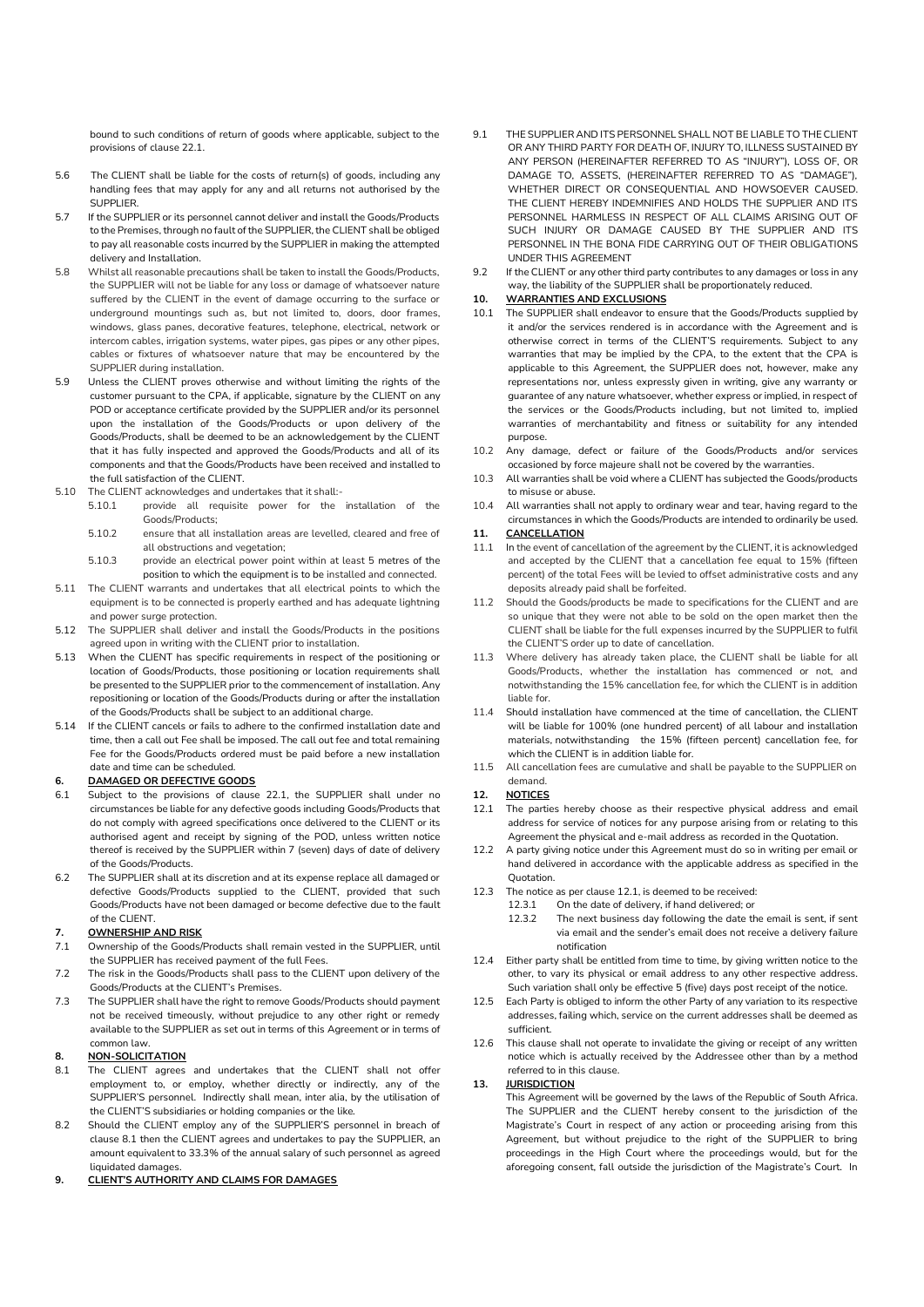these circumstances the SUPPLIER shall be entitled to claim and recover High Court costs.

# **14. FORCE MAJEURE AND STRIKES**

- 14.1 The obligation of the Parties in terms of this Agreement shall be suspended during such time as the Parties shall be prevented from fulfilling such obligations by reason of inter alia, force majeure, strikes, riots, interference by civil or military authorities, compliance with any applicable law or regulation or any other circumstance beyond the control of the Parties.
- 14.2 The SUPPLIER agrees that during the continuance of events detailed in subclause 14.1 above, the CLIENT shall suspend payment to the SUPPLIER of the relevant part of the Fees.
- 14.3 If any of the events detailed in 14.1 continues for more than 31 (Thirty-One) days from the date that the event(s) first occurred, then either party shall be entitled but not obliged to terminate this Agreement, by giving not less than 14 (Fourteen) days written notice to the other. Such notice shall lapse if cessation of the event(s) occurs prior to the expiration of the said 14 (Fourteen) days' notice.

#### **15. ENTIRE CONTRACT AND NON-VARIATION CLAUSE**

The parties agree that no alteration, variation or consensual cancellation of this Agreement shall be of any force and effect unless committed to writing and signed by both CLIENT and SUPPLIER. This Agreement replaces all other agreements, terms, conditions, warranties or representations, whether oral or in writing that was made or entered into by the Parties prior to this Agreement.

### **16. CESSION**

- 16.1 This Agreement shall be binding on the CLIENT'S heirs and successors of title. The CLIENT shall not be entitled to cede or transfer this Agreement to any third party without the written consent of the SUPPLIER which consent shall not be unreasonably withheld. If such consent is given to the CLIENT, the CLIENT is deemed to have bound itself as surety and co-principal debtor with the third party for the due performance by the third party of all its obligations in terms of this Agreement.
- 16.2 The SUPPLIER shall have the right to cede or assign to any third party at any time without consent of the CLIENT.

## **17. REPRESENTATION**

Each Party acknowledges that no representations, warranties or guarantees of whatever nature other than those as contained in this document have been made to it by the other party or the other party agents or representatives who induced the CLIENT to enter into this Agreement or for any other purpose whatsoever.

# **18. WAIVER**

No waiver, relaxation or indulgence afforded by either party to the other shall be deemed to be a waiver of such party's rights and such party, by due notice to the other, shall have the right at any time and from time to time to insist upon the due and punctual fulfilment of the terms and conditions of the Agreement.

# **19. BREACH & TERMINATION**

- 19.1 Should either party commit a material breach of this Agreement and fail to remedy that breach within 7 (seven) days of being called upon in writing to do so, then the party giving such notice shall be entitled, without prejudice to any other rights available at Law, to cancel this agreement on due notice to the party in breach.
- 19.2 In the event of the CLIENT failing to pay the SUPPLIER any amount which is due in terms of this Agreement on the due date or committing any other breach of this contract and the SUPPLIER as a result thereof instructs an attorney to institute legal action against the CLIENT, the CLIENT shall be obliged to pay, and shall pay on demand to the SUPPLIER, all the legal costs occasioned thereby, including attorney and own client costs, collection charges and tracing fees.
- 19.3 The CLIENT shall not be entitled by reason of any claim or complaint which it may have against the SUPPLIER in terms of this Agreement or otherwise, to defer or withhold or refuse the payment of any monies due to the SUPPLIER arising from this Agreement.
- 19.4 Any Party shall be entitled, but not obliged, to cancel this Agreement with immediate effect by written notice if that the other Party ("the Affected Party")- 19.4.1 commences any Insolvency Proceedings or enters into business rescue; or
	- 19.4.2 ceases or threatens to cease to carry on its normal line of business in the Republic of South Africa;

in which event cancellation shall be without prejudice to any claims which the Affected Party may have for damages against the other Party.

19.5 All gratuities, discounts and alike so afforded to the CLIENT by the SUPPLIER, from time-to-time will immediately become due and owing and payable by the CLIENT upon written demand by the SUPPLIER to the CLIENT, should the Agreement be terminated for any reasons whatsoever (save for breach by the SUPPLIER) before the Date of Delivery.

#### **20. CONFIDENTIAL INFORMATION**

- 20.1 All Confidential Information disclosed by one Party to the other, shall only be disclosed as is strictly necessary in accordance with the provisions of this Agreement and each Party shall procure that its personnel or third parties treat such information as confidential. Such Confidential Information shall only be used for the purpose for which it is disclosed and only insofar as it is strictly necessary for the purpose of this Agreement and shall not, without the prior written consent of the Disclosing Party, be disclosed to any third party or personnel.
- 20.2 Whenever the consent or authority of the Disclosing Party is required to disclose Confidential Information, the said consent or authority shall be in writing. Should the Receiving Party have been granted the necessary consent or authority, it shall only disclose the Confidential Information to its third parties or personnel who:
	- 20.2.1 have a need to know (and then only to the extent that each such person has a need to know); and
	- 20.2.2 are aware that the Confidential Information should be kept confidential.
- 20.3 The Receiving Party
	- 20.3.1 agrees that the Confidential Information is a valuable and special asset of the Disclosing Party and belongs to such Party;
	- 20.3.2 acknowledges and agrees that the disclosure of the Confidential Information in contravention of this clause 20 shall be in breach of the provisions of this Agreement;
	- 20.3.3 shall perpetually hold the Confidential Information in the strictest confidence at all times;
	- 20.3.4 shall not use the Confidential Information for its own benefit or for the benefit of its Personnel or for them to gain a competitive advantage;
	- 20.3.5 shall employ security measures necessary to detect and/or prevent unauthorised access to and/or disclosure of the Confidential Information;
	- 20.3.6 shall, on termination of this Agreement or on earlier demand by the Disclosing Party, cease the use of all Confidential Information and promptly return to the Disclosing Party all of the Disclosing Party's Confidential Information which is in physical form (including all copies) and shall destroy (to the extent reasonably practicable and legally permissible) any other records (including, without limitation, those in electronic, machine readable and soft copy form) as far as they contain Confidential Information.
- 20.4 Information shall not be deemed Confidential Information where it:
	- 20.4.1 is authorised to be disclosed by the Disclosing Party to the extent of the authority given;
	- 20.4.2 is in the public domain at the time of disclosure or which becomes a part of public domain after disclosure by publication or otherwise through no wrongful act of the parties;
	- 20.4.3 has been lawfully obtained without restriction from a third party or parties who are not in breach of any obligation of non-disclosure to the Receiving Party and its Personnel;
	- 20.4.4 is independently developed by the Receiving Party, unless it forms part of the Services that are being developed in terms of this Agreement;
	- 20.4.5 is disclosed in accordance with the requirements of any law or legal enactment of any competent Governmental Authority or in response to the lawful order of any competent court or other lawful authority or constituted body having the legal power to require or demand such disclosure.
- 20.5 Any Confidential Information remains the property of the Disclosing Party. The furnishing of Confidential Information shall not result in any obligation to grant the Receiving Party rights therein, other than expressly stated in this Agreement. It is acknowledged by the Receiving Party that no license or right of use under any patent, copyright, trademark or other proprietary right is granted or conveyed by this Agreement, unless specifically regulated herein.
- The Parties shall not at any time during the term of this Agreement, release any statement to the press or make any other public statement of any nature, which could reasonably be expected or anticipated to be published in any media regarding the relationship of the Parties or the subject matter of this Agreement, without the prior written consent of the other Party, which consent shall not be unreasonably withheld.
- 20.7 The confidentiality undertakings contained herein, are in addition to and not in lieu of any other confidentiality undertakings given by the Receiving Party to the Disclosing Party.
- 20.8 The Receiving Party acknowledges and agrees that any breach of its obligations under this Clause 20 shall be deemed a material breach of this Agreement.
- 20.9 Both Parties' obligations in terms of this Clause 20, will perpetually survive the termination of this Agreement for whatever reason.